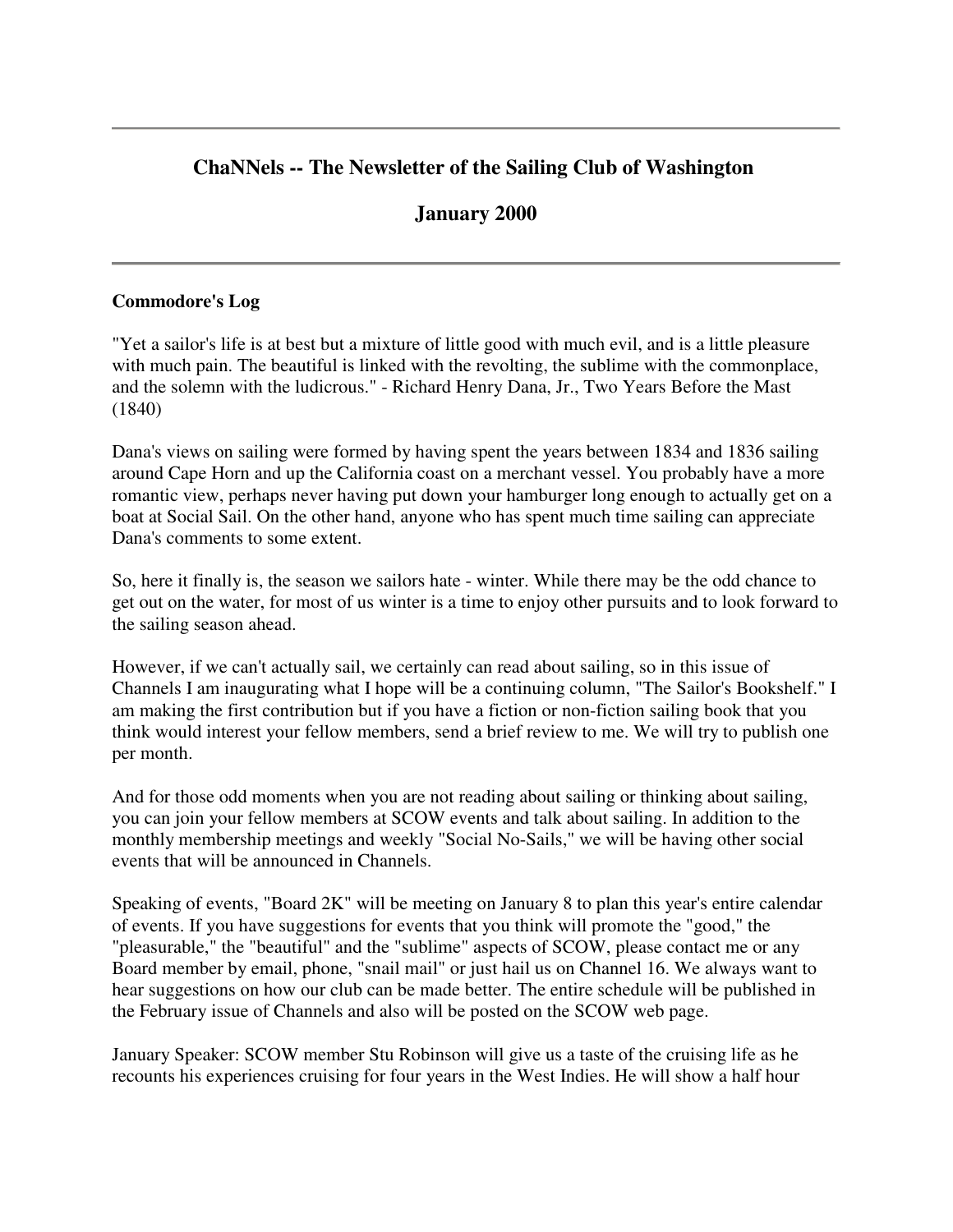video either at the social hour or during his presentation. He will have various equipment on hand and give us a few demos.

The Sailor's Bookshelf Many books tell about sailing from the perspective of captains - naturally, since they were able to write. But, have you ever wondered what it was like to be a seaman aboard a sailing vessel a few hundred years ago? If so, Two Years Before The Mast, by Richard Henry Dana, Jr., first published in 1840, is a must-read. Dana was a student at Harvard who left his studies due to illness and signed on as a common seaman aboard a brig bound for California. (He later became a lawyer but please do not hold that against him.)

It is all here: the food and living conditions; the boredom of life at sea when the ship is becalmed; men swept overboard to their deaths; rounding Cape Horn in a gale; standing on the yardarms reefing sails with the lines caked in ice; floggings; the list goes on. And, better yet, it is all true. Equally interesting is the description Dana offers of places like San Diego, Santa Barbara and San Francisco as they looked, and as people lived, circa 1835. In fact, today in Santa Barbara, there is a plaque on a building noting that it is described in Dana's book.

If you are at all interested in history, in sailing, or both, this book is worth a read.

Racing Committee News Last fall, Commodore Thom Unger appointed a committee to propose ways to improve the club's racing program. The committee held two public meetings and prepared a lengthy report based on the comments received at those meetings. That report was discussed at the general membership meeting in November. Among other things, the report proposed (1) that informal Tuesday night Flying Scot races be resumed, (2) that the club identify the Tuesday night DICF races and certain other races as sanctioned events for use of the club's cruising boats, (3) that a method be developed to allocate club boats fairly for those events, and (4) that qualifications be established for skippers who want to use the Club's cruising boats in club-sanctioned races.

By popular demand, another public meeting will be held at the Washington Sailing Marina on Wednesday, January 19, 1999 from 7:30 to 9:30.

Copies of the committee report will be available at the January general membership meeting, at the January 19 meeting, or from a link to the SCOW web page. If you are interested in this aspect of the club's programs, please plan on attending. We anticipate that the committee will revise its report if necessary based on the input received at this meeting and that the Board will then implement some or all of those recommendations for the upcoming racing season.

#### **Re-Up Brunch: Hold This Date!**

The annual re-up brunch will be held on March 12, 1999 at The Colonies in McLean. Mark your calendars now for this popular annual event! Details will be in the February Channels.

#### **All Skate Get Ready for SCOW's First Year 2000 Event!!**

Brrrr!!! It's too cold to be in the water in January, so how about gliding on top of it?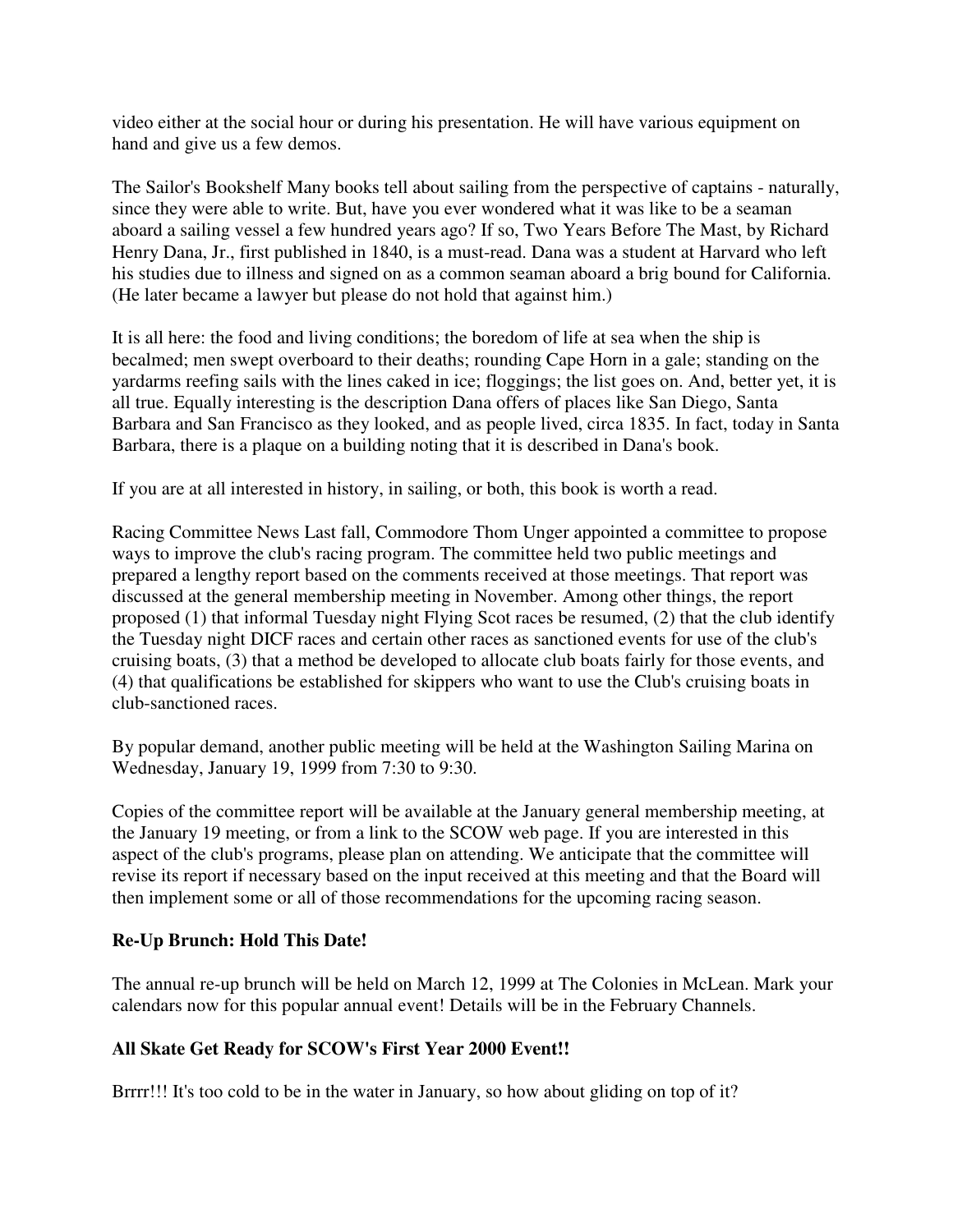Join SCOW for an ice skating party at the new National Gallery of Art's outdoor sculpture garden from 2-4 p.m. on Saturday, January 22, 2000. Help break in the New Year at Washington's newest ice rink, and enjoy some of the world's premier sculptures at the same time. Rink fees are: \$5.50 for adults and \$4.50 for kids age 12 & under and seniors age 50 & up. Skates rental is \$2.50.

The garden/rink is located outdoors between 7th and 9th Streets NW on the Mall between the Natural History Museum and the Gallery's West Wing Building. For more information, please call Kathryn Scott at 703.683.3036. See you there!

**Feeling Sociable?** Ready to meet some new people and have fun? We're planning an actionpacked Social Season with SCOW, but really could use your help. Please share your ideas for events or offer to join our social committee. I promise I won't overwork or overlook you. Give Kathryn Scott a call at 703-683-3036 or drop her an e-mail at social@scow.org. Help make the Year 2000 SCOW's most sociable season ever!

Great News! On December 17,1999 at 3:00pm Ron Heilig & Deborah Jonas Were Married at the Black Horse Inn, In Warrenton,Va. Merry Christmas to All Love, Ron & Debby

### **We've Signed On for Another Big Year with BoatU.S.!**

We have renewed our BoatU.S. Cooperating Group Program for another year! Because of this special arrangement, you get 50% off when you join the nation's largest Association of recreational boat owners. You pay half of the regular BoatU.S. dues of \$17 dollars. that's only \$8.50 a year!

If you are already a BoatU.S. Member, you can now renew your membership at the low \$8.50 rate.

BoatU.S. Membership benefits include: An effective lobby that fights unfair taxes, fees, and government regulations that single out boat owners.

A 684 page Discount Equipment catalog, plus special discounts and member reward with purchases.

Discounts on fuel, overnight slips or repairs at more than 425 marinas.

Low cost, high protection boat insurance, including special programs for trailerable boats and PWC's.

On the water towing, with your choice of service levels- from \$50 per incident(free to members) up to unlimited service.

BOAT/U.S. Magazine